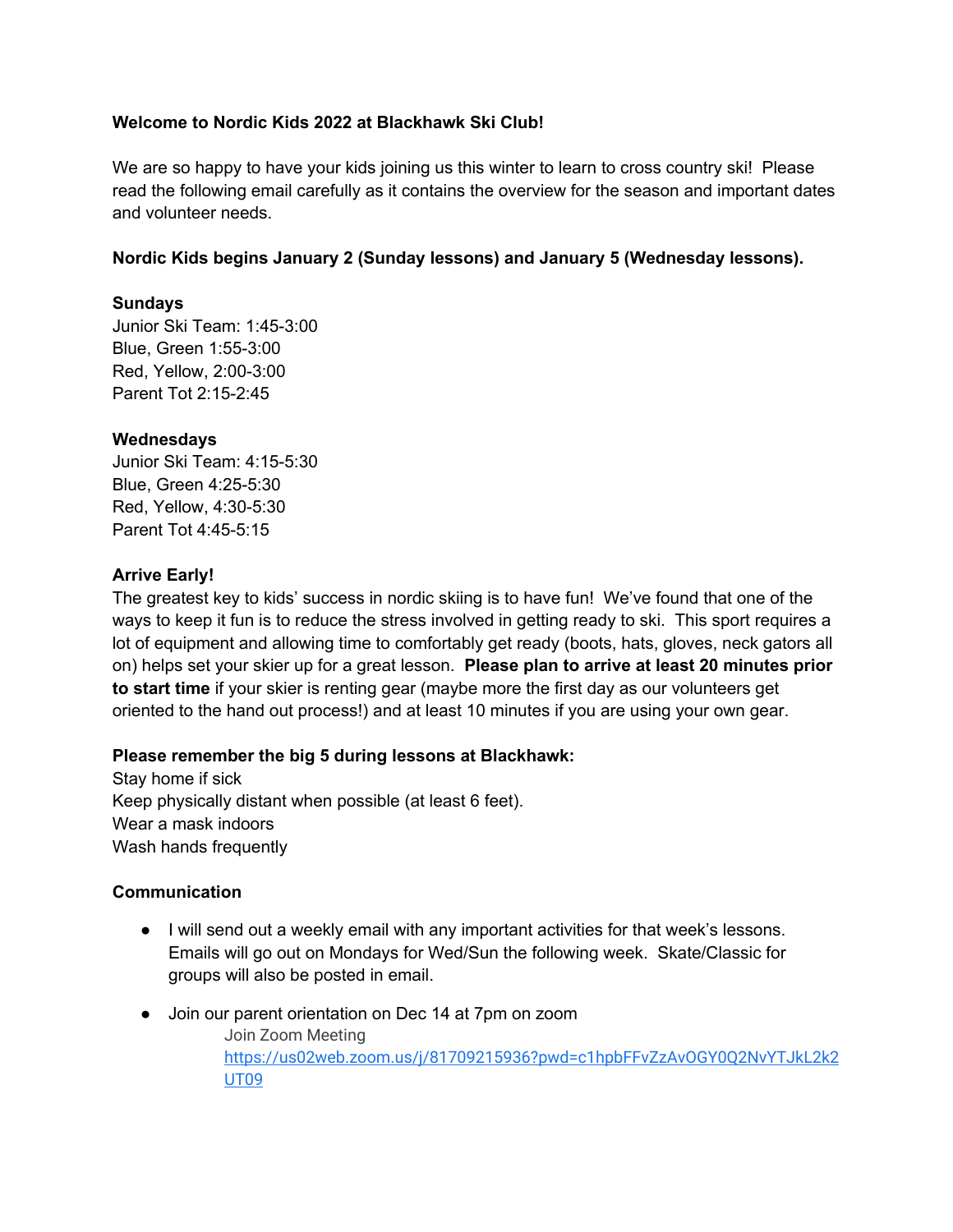Meeting ID: 817 0921 5936 Passcode: 991657

- Check Blackhawk website for last minute changes due to weather
- Check your email for special events

## **Volunteering with Nordic Kids**

Nordic Kids relies 100% on volunteers to run our program. All parents can be involved, regardless of their experience nordic skiing. We have 152 slots to fill and about that many skiers. *We require at least two slots per family to be filled over the course of the season.* Our Sign-Up Genius page is filled with volunteer slots (see descriptions below). Please sign up for at least 2 slots prior to December 17 (we will all forget about it over winter break!).

- **Gear Hand out** (arrive 20 minutes prior to first group start time): This job entails finding boots, skis and poles in the trailer and handing out to skiers/parents.
- **Gear Return:** Similar to hand out but in reverse. Wednesday evening gear return requires a headlamp.
- **On-ski floater:** This person helps when kids need to leave their group to go back to the start area (bathroom, cold, need parents, etc); carries gear to groups if needed, or jumps in as assistant if needed.
- **Off-ski floater:** This person talks with parents at the beginning of lessons who may have questions. May help with gear if needed.
- **Hot Cocoa:** Back by popular demand, we will have hot cocoa for the skiers after their lessons (and gear is put away). All drinks will be mixed & consumed outdoors.

# Volunteer here

# **Volunteering with Blackhawk Snowmaking**

Help make our snow! This can involve hands on operations of pumps, snow machines and snow guns, but it also requires people to clean filters (inside job). Hours are evenings, overnights and early mornings with a few daytime shifts. Email me if interested: amy.grunewald@blackhawkskiclub.org

# **Color Group Progression overview**

All skiers come to nordic skiing with the goal of having fun and enjoying the great outdoors during winter. Some have lots of experience, others have never stood on skis before. Some like to go as fast as they can, others like to enjoy the ride. **We meet all skiers where they are at and try to group them together according to both age and experience.** In all color groups, there will be a variety of experience but relatively the same ages within 1-2 years.

• The red group (roughly ages 5-7, occasionally a 4) focuses on balance and stride without using poles. Putting on gear by themselves is a major goal of this group.